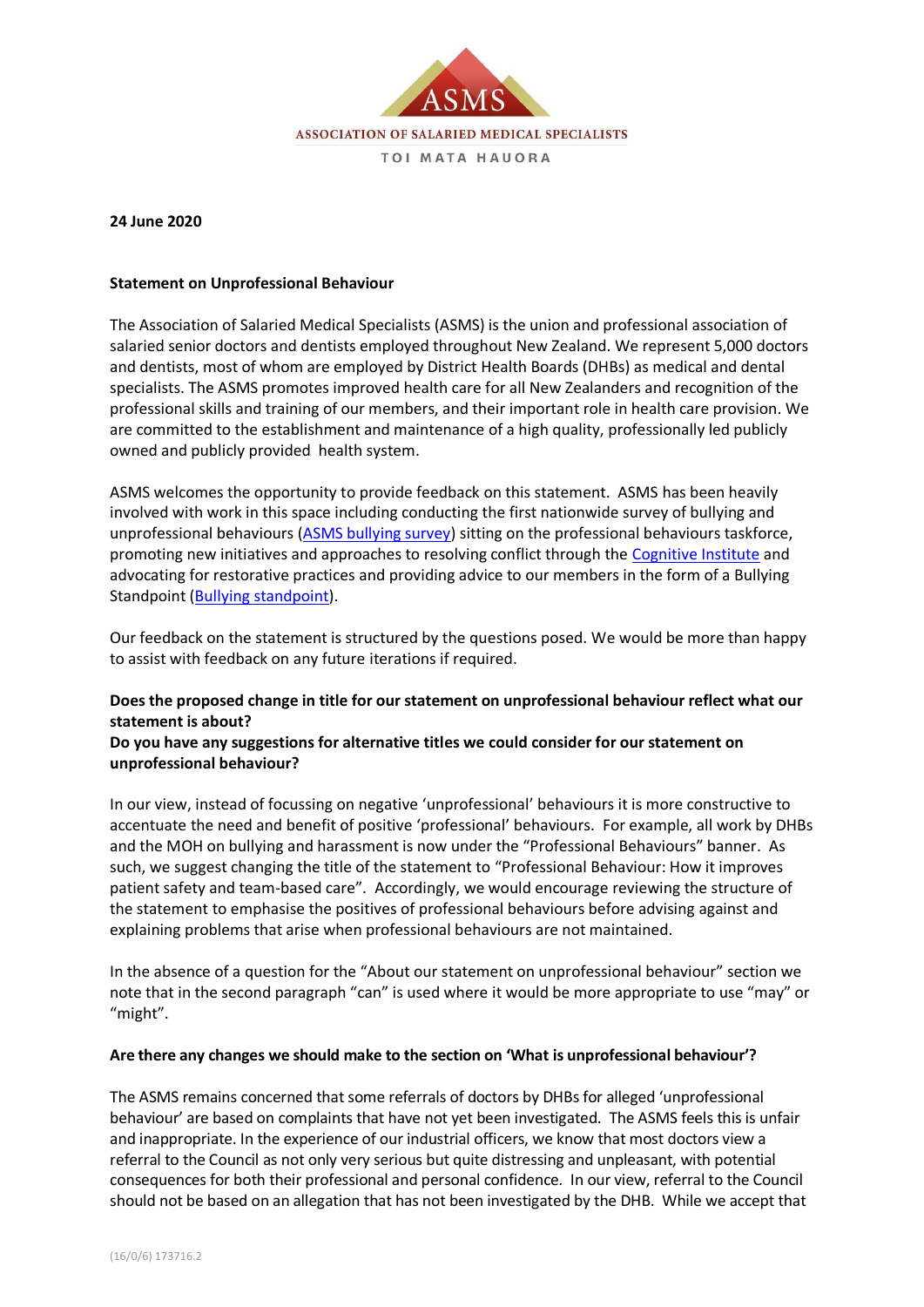

repeated instances of unprofessional behaviour are unacceptable, if this is not 'clinical' and has not yet been investigated, a referral should not be automatic or expected by the Council. If, following a fair and thorough investigation, an individual is found to have been involved in inappropriate behaviour, we understand and accept that a referral may be appropriate.

The ASMS refers the Council to the work we have produced detailing the various types of unprofessional behaviours, including our Bullying Standpoint (LIST AND LINK). While most of the behaviours listed in the Council's draft Statement are consistent with those detailed in ourstatement, ASMS has some concerns with components of the examples of unprofessional behaviours provided, particularly with regards to how an identified behaviour might be defined as real or not. Our specific points are as follows:

"Insensitive comments" is poorly defined. We are aware from our industrial work that DHBs are often too quick to conclude or assume that comments that may have 'offended' an individual are therefore 'bad'. The previous iteration covered this somewhat by the comment that "Criticism offered in good faith, with the intention of improving patient care ---- is appropriate behaviour". We note with some concern that this section has been removed as has the reference to industrial action and may result simply encourage an increase in minor and unfair complaints or referrals.

'**g**' includes "or expected to be available". We feel this is inappropriate because it is too broad. Doctors can only be "expected to be available" when they are on call. This is already well covered in 'g'.

'**n**' "not working collaboratively or cooperatively" is new and problematic and we feel strongly should be deleted. For example, if one doctor wants to proceed in a way that another doctor does not agree with, for good clinical reasons, this could be interpreted as not working collaboratively. A doctor may refuse to collaborate with a colleague when they feel the colleague is not fit to practice, for example, due to exhaustion. We feel that "o" covers "n" in any case.

As per the above comment, ASMS is concerned at the removal of the second paragraph after the list of unprofessional behaviours. In our view this should not be removed; it is very important when DHB 'laypeople' are looking at this document with a view to referral. Our concern hinges on the possibility that, in light of the proposed changes, anything that a person might say can be taken as unprofessional if the other person is in any way offended. Doctors must feel responsible and empowered to offer e constructive criticism via open and honest discussion. If this paragraph is not retained, our concern is that constructive workplace discussion may be inhibited out a fear of complaint.

## **Are there any changes we should make to the section on 'What effect does unprofessional behaviour have'?**

We have the following suggested changes:

**c** "**Relationships with colleagues** – Colleagues may avoid a health professional whom they see as problematic, *as tending to easily take offence, misunderstand constructive criticism, or be prone to complaint* resulting in professional isolation and a breakdown in communication"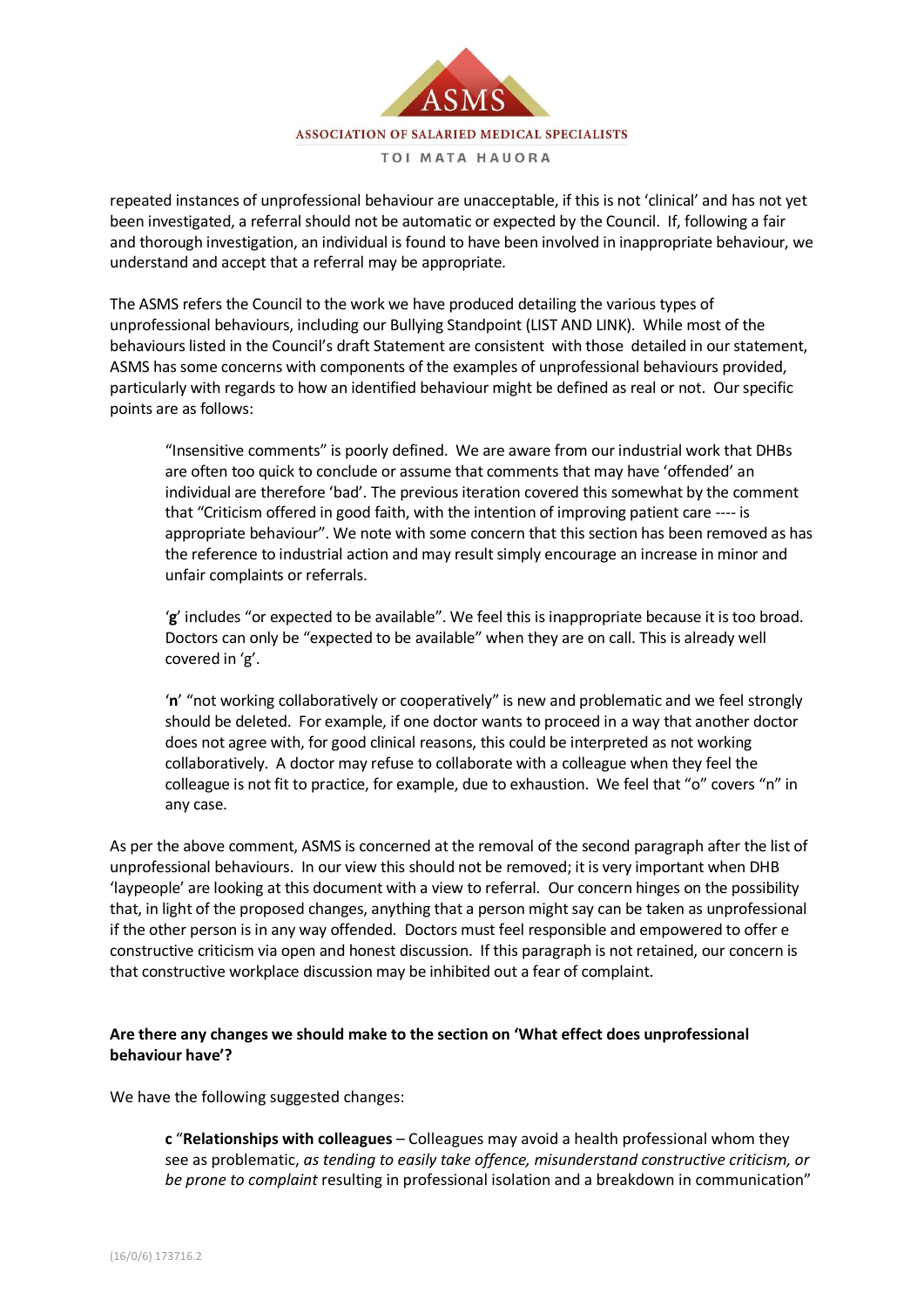

A new '**g**': – "**Teachers teaching environments** – Teachers may become hesitant to provide negative feedback when observing unprofessional behaviours or poor practice if such feedback might result in complaint or referral to the Council or Medical College"

**'d'** and **'e'** should be "may" rather than "can", and in **'e'** "It is" should be "it may be".

# **What changes, if any, should we make to the section on 'What may cause unprofessional behaviour in a health care team'?**

From our experience and research in this field, we understand that the most common factors giving rise to unprofessional behaviour in the workplace are related to fatigue/exhaustion/stress and the lack of resources. We see the current clauses more appropriately ordered as b, c and a.

# **Are there any changes we should make to the section 'Organisational strategies to manage unprofessional behaviour'?**

ASMS notes that the most common complaints of unprofessional behaviour relate to so-called bullying and harassment; therefore, we note that "zero tolerance" approaches do not work. In our view, zero tolerance policies should themselves be a form of bullying. In the ASMS' experience, zero tolerance approaches will lead to unfair complaints being made and may actually encourage malicious or vexatious complaints. By contrast, supportive workplaces that seek to educate rather than punish are proven to be far more successful. We note the ASMS Standpoint on Bullying in the workplace / unprofessional behaviours, specifically the section on page 7 "Dealing with Bullying". Notably rather than as (a) proposes - "consider raising the issue directly with the person responsible for the behaviour" - we have held our members responsible to a higher level by stating we expect members to raise concerns when seeing unprofessional behaviour with the person directly at the time, if possible.

We are very supportive of "Work to create a culture of respect" in (b). This includes treating an alleged offender fairly and supportively. We note that you have deleted "all policies must comply with employment law". This may be superfluous, but our experience is that it is not. We consider that a reminder is timely and necessary.

### **Are there any changes we should make to the section on 'When to notify Council?**

ASMS has concerns pertaining to this section with regard to aspects that have been deleted. As previously intimated in this submission, ASMS remains concerned that some of our members may be referred to the Council for complaints that have not been investigated, either at all or superficially and unfairly. The current statement records, in slightly differing words, "If you consider a health professional poses a risk to public health and safety you should notify the council immediately". For supervisors it states, "if a health practitioner is concerned that a doctor may pose a risk of harm to the public by practising below the level of competence the health practitioner may notify the council". The new wording states "If you have particular concerns about the conduct, competence or safety of a doctor's practice, you should notify the medical council". This new wording institutes a much lower threshold for complaints and referrals to the Council than in the past. In this regard, we refer to our earlier concerns regarding misinterpretation of what constitutes insensitive comments etc. We strongly oppose the deletion of the current wording that makes clear any referral should reflect a serious concern and should not made impulsively 'at the drop of a hat', as appears to be all too common within DHBs in respect of workplace complaints against colleagues.